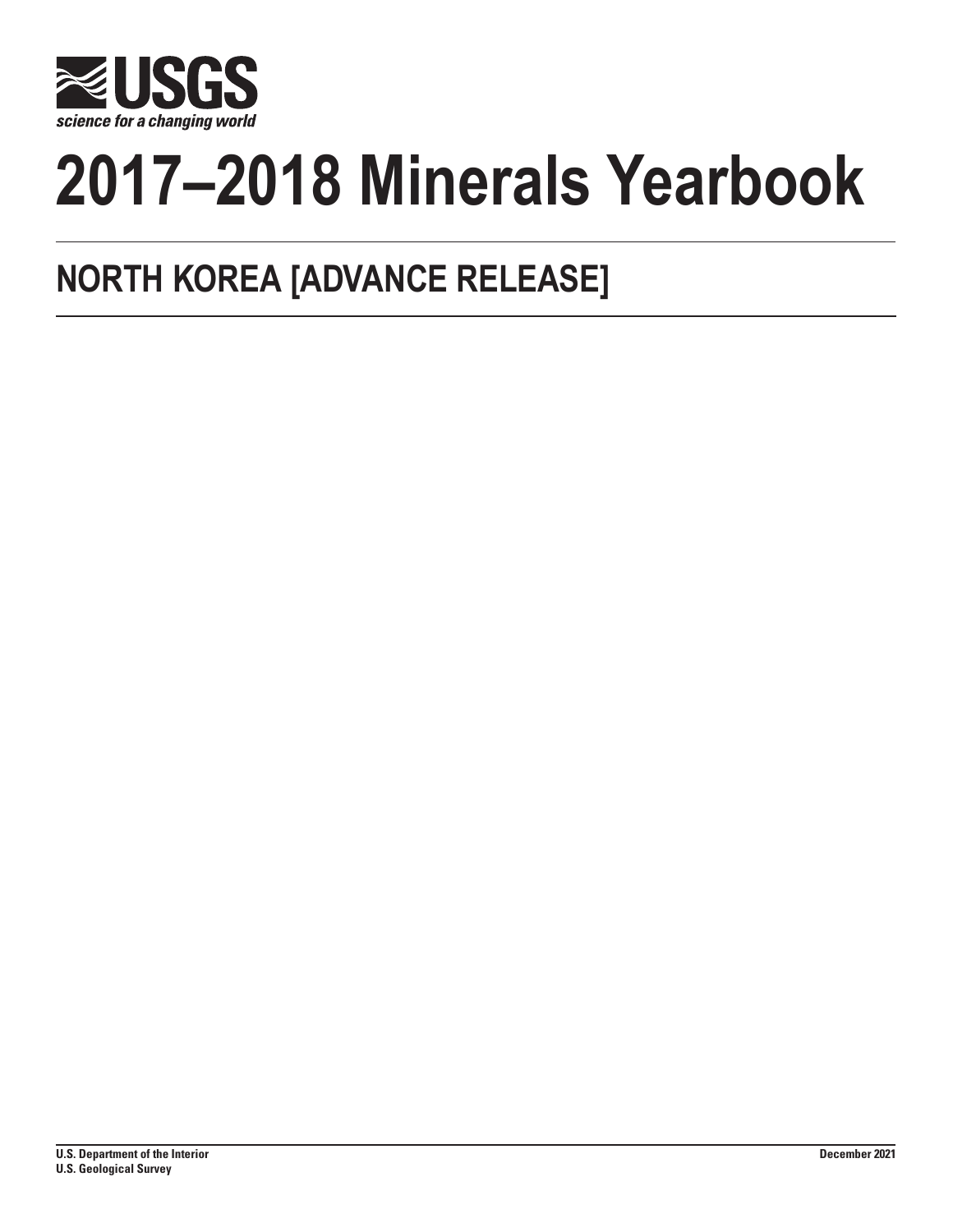## **The Mineral Industry of North Korea**

### By Jaewon Chung

#### **Note: In this chapter, information for 2017 is followed by information for 2018.**

North Korea hosts various mineral resources, such as metallic minerals (copper, gold, iron, lead, manganese, molybdenum, nickel, silver, tantalum, tungsten, and zinc), industrial minerals (graphite, limestone, magnesite, phosphate rock, and rare earths), and mineral fuels and related materials (coal and uranium). Mineral production in North Korea was insignificant compared with the country's reserves, however, owing to its limited infrastructure, technology, and investment. In 2017, North Korea was estimated to account for about 1% of global magnesite production (excluding U.S. production) and for significant magnesite reserves. The country's mineral reserves could not be verified by outside sources owing to the confidential nature of the Government information and the country's own system of classifying reserves that did not consider economic viability (Lee, 2017, p. 263, 264, 271; Bray, 2019).

#### **Minerals in the National Economy**

The mineral industry remained important to North Korea's economy. In 2017, the country's real gross domestic product (GDP) decreased by 3.5%, which was attributed mostly to decreases in the output of the mining sector (by 11%, owing mainly to a decrease in coal production); manufacturing sector (6.9%); construction sector (4.4%); and electricity, gas, and water supply sector (2.9%). In 2017, the mining sector accounted for 11.7% of the country's nominal GDP, which was \$32.2 billion;<sup>1</sup> the manufacturing sector, 20.1%; and the construction sector, 8.6% (Bank of Korea, 2019).

North Korea's exports in 2017 decreased in value by 37% to \$1.77 billion from \$2.82 billion in 2016. Major mineral exports included mineral fuels (valued at \$414 million); ores, slag, and ash (\$188 million); iron and steel (\$75 million); salt, sulfur, stone, plaster, lime, and cement (\$44 million); and inorganic chemical and compounds of precious metals and rare-earth metals (\$7.5 million). Of North Korea's mineral exports, China received nearly 100% of mineral fuels; 99% of ores, slag, and ash; 79% of iron and steel; and 44% of inorganic chemical and compounds of precious metals and rare-earth metals (Statistics Korea, 2018, p. 126–129, 130–135).

North Korea's imports totaled \$3.78 billion in 2017, which was an increase from the total value of \$3.71 billion in 2016. Major mineral imports included mineral fuels (valued at \$412 million); iron and steel (\$86 million); inorganic chemical and compounds of precious metals and rare-earth metals (\$26 million); nonmetallic minerals (\$6 million); and ores, slag, and ash (\$5 million). Of North Korea's mineral imports,

China supplied 99% of iron and steel; 98% of inorganic chemical and compounds of precious metals and rare-earth metals; and 85% of mineral fuels (Statistics Korea, 2018, p. 126–129, 130–135).

North Korea's mineral industry was dominated by coal and iron ore mining. In 2016 (the latest year for which data were available), there were 728 mines in North Korea—260 metal mines, 241 coal mines, and 227 industrial mineral mines. These mines employed a total of 1,093,700 people. According to Korea Resources Corp. (KORES), which is owned by the Government of the Republic of Korea, the operation rate of North Korea's open mines was estimated to be about 20% of mining capacity based on satellite images (Yonhap News, 2016; Lee, 2018, p. 7).

The mineral resources law (Act No. 14 of 1993 and Amendment Act No. 2979 of 2013) provides the basic guidelines for the country's mineral exploration, development, use, and reserves estimation. Coal-mining activities (exploration, development, production, supply, and use) are subject to the country's coal law (Act No. 3044 of 2009 and Amendment Act No. 2052 of 2012). Developing and producing coal from small-scale mines (for local use only) is governed by Act No. 256 of 2014. Sea-salt activities are governed by Act No. 255 of 2014 (Democratic People's Republic of Korea, 2016, p. 198, 199, 242–248, 254–260; National Intelligence Service, 2017, p. 647, 655).

KORES designated five minerals as key minerals for cooperative work with North Korea: anthracite (in Pyongan Province), iron (in Hwanghae Province), lead-zinc (in the Tancheon area), limestone (in Pyongan and Hwanghae Provinces), and magnesite (in the Tancheon area). The Republic of Korea was expecting to participate in developing deposits of these minerals when North Korea opens its economy in the future (Lee, 2018, p. 11).

#### **Production**

In 2017, North Korea's production of mined tungsten increased by an estimated 520%; and mined iron, by about 10% compared with that of 2016. The production of mined copper decreased by an estimated 60%; mined zinc and silver, an estimated 33% each; anthracite and bituminous<sup>2</sup> coal, 30% each; smelted zinc, an estimated 25%; mined lead, an estimated 17%; and raw steel, 11%. Data on mineral production are in table 1.

#### **Structure of the Mineral Industry**

Mining and mineral enterprises in North Korea were primarily owned and operated by the Central Government. The Ministry of Atomic Energy Industry managed the country's nuclear

<sup>&</sup>lt;sup>1</sup>North Korea's GDP was estimated from the prices and value-added ratios of the Republic of Korea (Bank of Korea, 2019). Values have been converted from Republic of Korea won (KRW) to U.S. dollars (US\$) at the rate of KRW1,130=US\$1.00 for 2017 and KRW1,101=US\$1.00 for 2018.

<sup>&</sup>lt;sup>2</sup>Lignite is referred to as bituminous coal in North Korea (Korea Resources Corp., 2011, p. 5).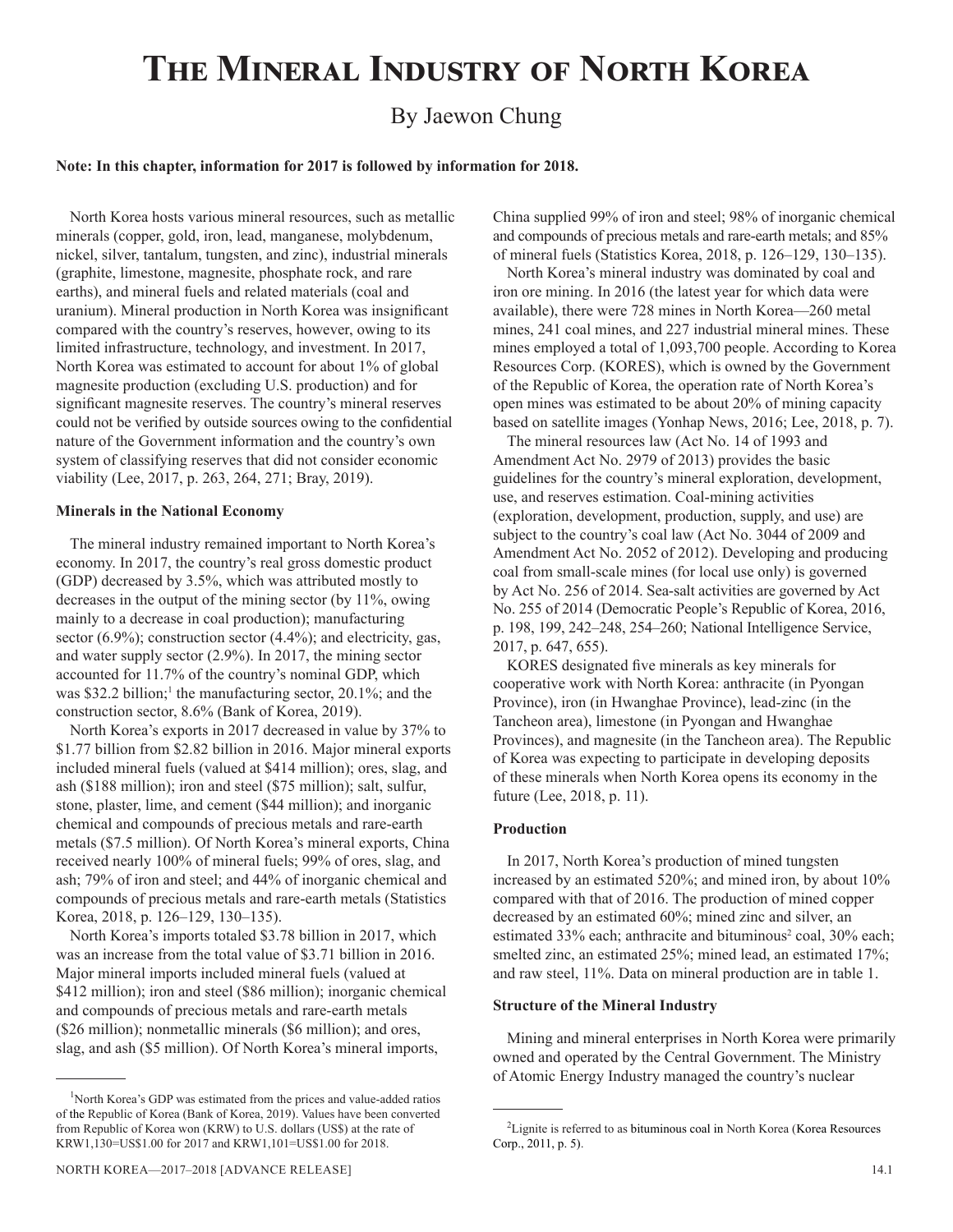program; the Ministry of Chemical Industry, salt; the Ministry of Coal Industry, coal mines; the Ministry of Construction and Building-Materials Industry, cement; the Ministry of Metallurgical Industry, iron ore and magnesite mines; the Ministry of Oil Industry, petroleum; and the Ministry of Mining Industry, all other mines. The Ministry of State Natural Resources Development was also engaged in the exploration for mineral resources (Park and others, 2018, p. 103–104).

Since 2004, Chinese and other foreign companies had signed a total of 40 contracts to develop and operate facilities in North Korea, including gold deposits (10 mining sites), iron deposits (9), coal deposits (9), copper deposits (5), and other mineral deposits (7). Of these 40 contracts, only 10 mines were considered active as of 2017 (Lee, 2018, p. 9). Table 2 is a list of major mineral industry facilities.

#### **Commodity Review**

#### *Metals*

**Iron Ore.**—In 2017, North Korea produced 5.74 million metric tons (Mt) of iron ore and 250,000 metric tons (t) of pig iron. The country exported 1.66 Mt of iron ore (an increase of 1.3% compared with that of 2016) and 133,500 t of pig iron (an increase of 16.5%) to China (table 1; Information System for Resources of North Korea, 2018).

The open pit Musan Mine in North Hamgyong Province was North Korea's largest iron mine; it had a reserve base<sup>3</sup> of 1.3 billion metric tons of magnetite at a grade of 24% iron. The mine had a production capacity of 11 million metric tons per year of iron ore. The actual mining operation rate was about 20% to 30% of its mining capacity owing to outdated infrastructure and power shortages. Iron concentrates from the mine were supplied to the Kim Chaek Iron and Steel Complex in North Hamgyong Province (Korea Resources Corp., 2011, p. 230, 232, 240; Lee, 2018, p. 7).

**Rare Earths.**—North Korea exported 25 t of rare-earth ore to China in 2013; 63 t in 2014; and 1 t in 2015. No official exports in 2016 and 2017 were reported. The Ryongpo Mine in Jongju, North Pyongan Province, and the Cheolsan Mine in Cheolsan, Pyongan Province, were known as the major rare-earth mines in North Korea. Most rare earths in North Korea occur in placer deposits. The country's annual production of rare earths was not reported (Koh and others, 2013; Information System for Resources of North Korea, 2018).

In 2013, SRE Minerals Ltd. of the British Virgin Islands formed a joint-venture company (Pacific Century Rare Earth Mineral Ltd.) with state-owned Korea Natural Resource Trading Corp. to explore and develop Jongju's rare-earth deposits. Since then, however, no further information had been reported (Schearf, 2014; Seoul Economic Daily, 2018).

The Convergent Research Center for Development of Mineral Research (DMR) of the Republic of Korea was established in 2015. The DMR has been developing beneficiation processes to try to extract rare-earth elements and magnesium metal from

North Korea's monazite and magnesite deposits, respectively (Convergent Research Center for Development of Mineral Research, 2017).

#### *Industrial Minerals*

**Cement.**—LafargeHolcim Ltd. of Switzerland sold a 36% stake in Pyongyang's Sangwon Cement Joint Venture in August 2017. Previously, in 2007, Orascom Cement of Egypt had acquired a 50% stake in Sangwon Cement for \$115 million. Lafarge S.A. of France acquired the stake as part of its 2008 purchase of Orascom Cement. Lafarge merged with Switzerland's Holcim in 2015 (Wu, 2009; North Korean Economy Watch, 2015; Global Cement, 2017).

**Magnesite.**—In 2017, North Korea mined 380,000 t (estimated) of magnesite. The country exported 176,600 t of magnesite and (or) magnesia to China compared with 146,900 t exported to China in 2016 (table 1; Information System for Resources of North Korea, 2018).

The Ryongyang Mine in Tancheon, South Hamgyong Province—the largest magnesite mine in North Korea—had a magnesite reserve base of 600 Mt at a grade of 45.82% magnesium oxide (MgO). The Daeheung Youth Hero Mine (in Tancheon) had a reserve base of 600 Mt at a grade of 46.77% MgO. The Ssang-ryong Mine (in Kim Chaek) had a reserve base of 80 Mt at a grade of 45.5% MgO. Mined magnesites were transported by railway to the Tancheon Magnesia plant and to the Sungjin Refractory plant (in Kim Chaek), respectively (table 2; Korea Resources Corp., 2011, p. 500–520; Convergent Research Center for Development of Mineral Research, 2017).

#### *Mineral Fuels*

**Coal.**—In 2017, North Korea's production of anthracite and bituminous (mainly lignite, in practice) coal each decreased by 30%, to 15.2 Mt and to 6.5 Mt, respectively. The country exported 4.8 Mt of coal (undifferentiated) to China, which was a decrease from the 22.5 Mt exported to China in 2016. The decrease in exports of coal was attributed to sanctions imposed through U.N. Security Council resolution 2321 in November 2016 after the country's nuclear test, and resolution 2371 in August 2017 after a missile test. Between April and October 2017, North Korea exported 33,028 t of anthracite coal to the Republic of Korea through ports in Russia. The Republic of Korea prosecuted three private companies for the illegal imports, which were in violation of the U.N. sanctions imposed in 2017 (Information System for Resources of North Korea, 2018; Korea Joongang Daily, 2018; VOA News, 2018).

#### **MINERAL INDUSTRY HIGHLIGHTS IN 2018**

North Korea's real GDP decreased by 4.1% in 2018, which was the greatest decrease since 1997 (6.5%). The decrease in real GDP was attributed to decreases in the value added of mining (17.8%), manufacturing (9.1%), and construction (4.4%) sectors. The value added of the electricity, gas, and water supply sector increased by 5.7% owing to an increase in thermal and hydroelectric power generation. The nominal GDP was \$32.4 billion in 2018. The contribution of manufacturing to

<sup>&</sup>lt;sup>3</sup>Includes economic reserves, marginally economic reserves, and subeconomic resources; the "reserve base" is larger than "reserves" of either the Joint Ore Reserves Committee (JORC) or National Instrument (NI) 43–101 codes.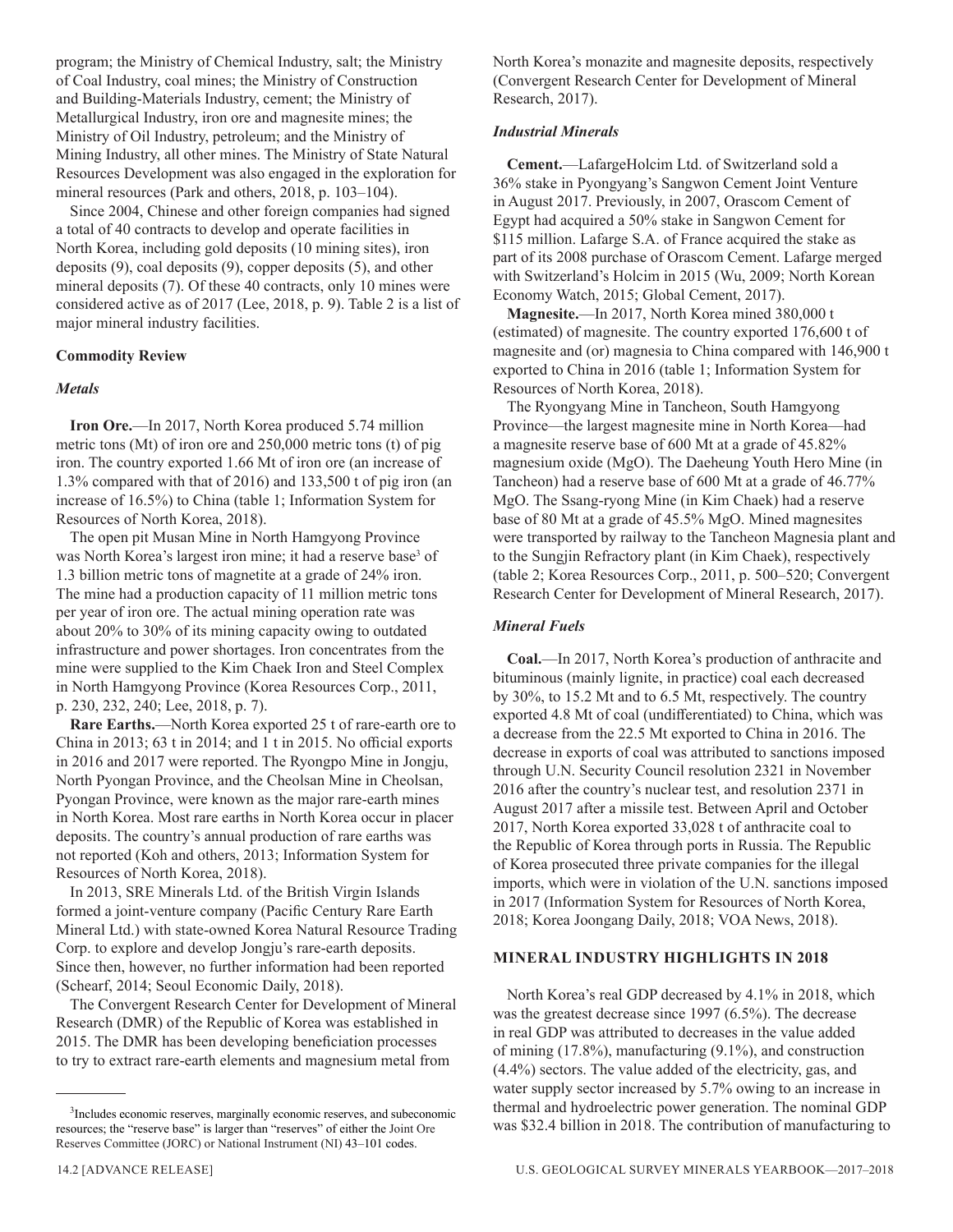the GDP decreased to 18.8% in 2018 from 20.1% in 2017. The contribution of mining to the GDP decreased to 10.6% in 2018 from 11.7% in 2017 (Bank of Korea, 2019).

North Korea's exports and imports were valued at \$243 million in 2018 (a decrease from \$1.77 billion in 2017) and \$2.6 billion (a decrease from \$3.78 billion in 2017), respectively. The decrease in exports likely was due to an actual decrease and (or) to reporting omissions of trading partner(s), which was driven by the tighter U.N. sanctions (UN resolution 2375 in September 2017 and resolution 2397 in December 2017) (Statistics Korea, 2019, p. 128; United Nations Security Council, 2019).

In 2018, major mineral exports included iron and steel (valued at \$33 million); ores, slag, and ash (\$25 million); mineral fuels (\$13 million); salt, sulfur, stone, plaster, lime, and cement (\$11 million); and inorganic chemical and compounds of precious metals and rare-earth metals (\$4 million). Of North Korea's exports, China received 100% of ores, slag, and ash; 99.9% of salt, sulfur, stone, plaster, lime, and cement; 96% of iron and steel; 88% of mineral fuels; and 83% of inorganic chemical and compounds of precious metals and rare-earth metals (Statistics Korea, 2019, p. 128–136).

In 2018, North Korea's production of mined tungsten increased by 355%. The production increases for tungsten in 2017 and 2018 likely were in response to increased demand for exports to China; North Korea could increase production and export of tungsten because it had not been sanctioned by the United Nations. Major decreases in production included that of magnesite (by 82%); iron ore  $(43\%)$ ; zinc (smelter output, 33%); raw steel  $(26\%)$ ; coke (metallurgical, 26%); bituminous coal (mainly lignite, in practice, 17%); anthracite coal (16%); cement (15%); and mined lead (14%). Data on mineral production are in table 1.

#### **Outlook**

In the short and medium terms, the 2017 U.N. sanctions on North Korea's trade will continue to lead to reductions in North Korea's output of major minerals, such as coal, copper concentrate, and iron ore. To make up for reduced exports of other commodities, North Korea is expected to increase production and exports of tungsten, which was not sanctioned by the United Nations, as China's domestic demand remains stable or increases. Before any significant improvement in the political situation, the mineral industry will continue to face challenges owing to the lack of infrastructure, technology, and investment in the long term.

#### **References Cited**

- Bank of Korea, 2019, Gross domestic product estimates for North Korea in 2018: Seoul, Republic of Korea, Bank of Korea, July 26, 7 p. (Accessed December 23, 2019, at https://www.bok.or.kr/ucms/cmmn/file/fileDown.do?m enuNo=400069&atchFileId=FILE\_000000000012398&fileSn=1.)
- Bray, E.L., 2019, Magnesium compounds: U.S. Geological Survey Mineral Commodity Summaries 2019, p. 100–101.
- Convergent Research Center for Development of Mineral Research, 2017, Research areas: Daejeon, Republic of Korea, Korea Institute
	- of Geoscience and Mineral Resources. (Accessed May 27, 2020,
	- at https://dmr.kigam.re.kr/modedg/contentsView.do?ucont\_
- id=CTX000022&srch\_menu\_nix=8rO7K7p2.)
- Democratic People's Republic of Korea, 2016, Law of Democratic People's Republic of Korea (enlarged edition): Pyongyang, North Korea, Bup-ryool, 542 p. [In Korean.]

Global Cement, 2017, LafargeHolcim sells up in North Korea: Global Cement, August 17. (Accessed January 31, 2019, at https://www.globalcement.com/ news/item/6450-lafargeholcim-sells-up-in-north-korea.)

Information System for Resources of North Korea, 2018, North Korea–China trade statistics by mineral commodity: Seoul, Republic of Korea, South-North Korea Exchanges and Cooperation Support Association website (Accessed January 30, 2019, at http://www.irenk.net/v3.1/page1/p2\_3.asp?m=3.)

Koh, S.M., Lee, G.J., and Yoon, E., 2013, Status of mineral resources and mining development in North Korea: Economic Environmental Geology, v. 46, no. 4, p. 291–300. (Accessed May 27, 2020, at https://www.koreascience.or.kr/article/ JAKO201333651559294.page.) [In Korean, English abstract.]

- Korea Joongang Daily, 2018, Four ships banned for smuggling North's coal: Korea Joongang Daily [Seoul, Republic of Korea], August 13. (Accessed January 31, 2019, at http://koreajoongangdaily.joins.com/news/article/ article.aspx?aid=3051818.)
- Korea Resources Corp., 2011, Developmental status of mineral resources in North Korea: Seoul, Republic of Korea, Korea Resources Corp., December, 647 p. [In Korean.]
- Lee, Inwoo, 2017, Statistics of mineral resources in North Korea, *in* Major statistics indicators of North Korea 2017: Daejeon, Republic of Korea, Statistics Korea, December, p. 263–271. (Assessed May 22, 2020, at https://kosis.kr/ upsHtml/upload/Magazine/NEW/IF/bukhanY17.pdf) [In Korean.]
- Lee, Inwoo, 2018, Cooperative development plan of mineral resources in the Korean Peninsula, *in* Forum on Development of Mineral resources in North Korea: Seoul, Republic of Korea, p. 3–14. [In Korean.]

National Intelligence Service, 2017, Law of North Korea: Seoul, Republic of Korea, National Intelligence Service, 1,017 p. (Accessed August 17, 2018, at http://www.nis.go.kr/resources/down/2017\_north\_law\_01.pdf.) [In Korean.]

North Korean Economy Watch, 2015, North Korea promotes French investment in cement company: North Korean Economy Watch, September 10. (Accessed May 26, 2020, at https://www.nkeconwatch.com/category/ dprk-organizations/companies/sangwon-cement-factory/.)

Park Y.-J., Lee, G., Han, G., and Yoon, C., 2018, North Korea's apparatus and stateness in the Kim Jong Eun era: Seoul, Republic of Korea, Korea Institute for National Unification, December 15, 310 p. (Accessed December 18, 2019, at http://repo.kinu.or.kr/bitstream/2015.oak/ 9928/1/%EC%97%B0%EA%B5%AC%EC%B4%9D%EC%84% 9C%2018-22%20%EA%B9%80%EC%A0%95%EC%9D%80%20 %EC%8B%9C%EB%8C%80%20 %EB%B6%81%ED%95%9C%EC%9D%98%20%EA%B5-

%AD%EA%B0%80%EA%B8%B0%EA%B5%AC%EC%99%80%20 %EA%B5%AD%EA%B0%80%EC%84%B1\_%280201%20 %EC%B5%9C%EC%A2%85%29.pdf.) [In Korean.]

- Schearf, Daniel, 2014, North Korea's rare earths could be a game changer: Voice of America News, January 17. (Accessed January 31, 2019, at https://www.voanews.com/a/north-korea-rare-earths-gamechanger/1832018.html.)
- Seoul Economic Daily, 2018, North's rare earth is worth \$1 trillion?: Seoul [Republic of Korea] Economic Daily, October 29. (Accessed January 31, 2019, at https://www.sedaily.com/NewsView/1S63OF59S4.) [In Korean.]
- Statistics Korea, 2018, Major statistics indicators of North Korea 2018: Daejeon, Republic of Korea, Statistics Korea, 287 p. (Accessed January 31, 2019, via http://kosis.kr/bukhan/nsoPblictn/selectNkStatsIdct.do?menuId=M\_03\_01.)
- Statistics Korea, 2019, Major statistics indicators of North Korea 2019: Daejeon, Republic of Korea, Statistics Korea, 286 p. (Accessed January 31, 2019, via http://kosis.kr/bukhan/nsoPblictn/selectNkStatsIdct.do?menuId=M\_03\_01.)
- United Nations Security Council, 2019, Resolutions: The United Nations. (Assessed December 21, 2019, at https://www.un.org/securitycouncil/ sanctions/1718/resolutions.)
- VOA News, 2018, Leakage of coal from North Korea to South Korea worries experts: Voice of America [Washington, DC], August 21. (Accessed November 20, 2018, at https://www.voanews.com/a/leakage-of-coal-fromnorth-to-south-korea-worries-experts/4539036.html.)
- Wu, J.C., 2009, The mineral industry of North Korea, *in* Area reports— International—Asia and the Pacific: U.S. Geological Survey Minerals Yearbook 2007, v. III, p. 14.1–14.6. (Accessed May 26, 2020, at https://s3-uswest-2.amazonaws.com/prd-wret/assets/palladium/production/mineral-pubs/ country/2007/myb3-2007-kn.pdf.)
- Yonhap News, 2016, N. Korea's mineral reserves may be 30% of claimed— KORES: Yonhap News [Seoul, Republic of Korea], October 21. (Accessed April 5, 2018, at http://www.yonhapnews.co.kr/nk/2016/10/21/4807080000A KR20161021108200003.HTML.) [in Korean.]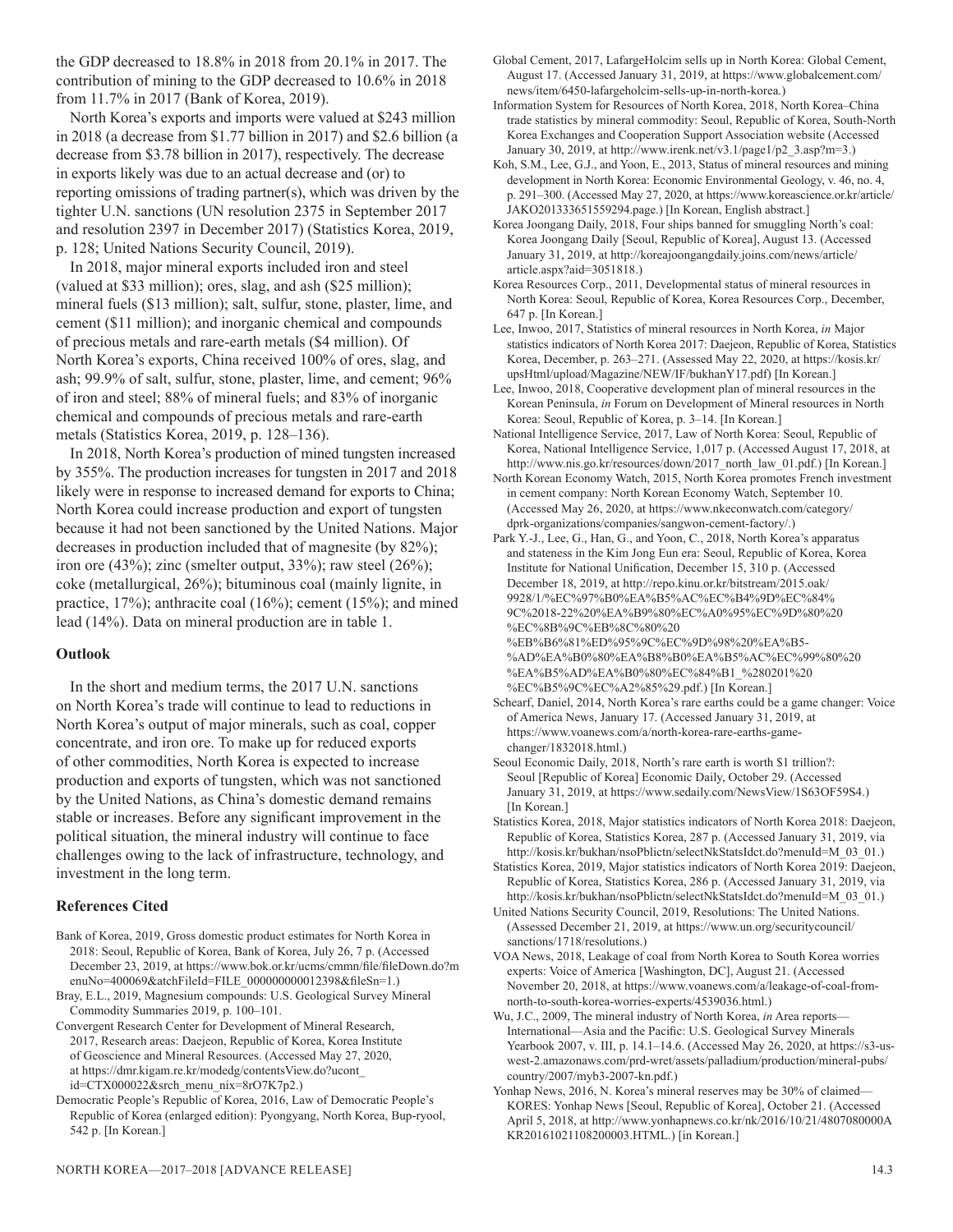#### TABLE 1 NORTH KOREA: PRODUCTION OF MINERAL COMMODITIES<sup>1</sup>

#### (Metric tons, gross weight, unless otherwise specified)

| Commodity <sup>2</sup>                              |                      | 2014                  | 2015                  | 2016                   | 2017    | 2018             |
|-----------------------------------------------------|----------------------|-----------------------|-----------------------|------------------------|---------|------------------|
| <b>METALS</b>                                       |                      |                       |                       |                        |         |                  |
| Cadmium, smelter <sup>e</sup>                       |                      | 200                   | 200                   | 200                    | 200     | 200              |
| Copper: <sup>e</sup>                                |                      |                       |                       |                        |         |                  |
| Mine, concentrates, Cu content                      |                      | 19,300                | 20,000                | $25,000$ <sup>r</sup>  | 10,000  | 10,000           |
| Smelter:                                            |                      |                       |                       |                        |         |                  |
| Primary                                             |                      | 10.000                | 10.000                | 10.000                 | 10.000  | 10.000           |
| Secondary                                           |                      | 5,000                 | 5,000                 | 5,000                  | 5,000   | 5,000            |
| Refinery:                                           |                      |                       |                       |                        |         |                  |
| Primary                                             |                      | 10,000                | 10.000                | 10.000                 | 10.000  | 10.000           |
| Secondary                                           |                      | 5,000                 | 5,000                 | 5,000                  | 5,000   | 5,000            |
| Gold, mine, Au content                              | kilograms            | 2,000                 | 2,000                 | $1.000$ <sup>r</sup>   | 1,000   | $1,000$ $e$      |
| Iron ore, mine:                                     |                      |                       |                       |                        |         |                  |
| Gross weight                                        | thousand metric tons | 5,470 r               | 4.910 <sup>r</sup>    | $5,250$ <sup>r</sup>   | 5,740   | 3,280            |
| Fe content                                          | do.                  | $3,390$ <sup>r</sup>  | $3,040$ <sup>r</sup>  | $3,250$ <sup>r</sup>   | 3,560   | 2,030            |
| Iron and steel:                                     |                      |                       |                       |                        |         |                  |
| Pig iron <sup>e</sup>                               | do.                  | 250                   | 250                   | 250                    | 250     | 250              |
| Raw steel                                           | do.                  | 1,220                 | $1,079$ <sup>r</sup>  | 1,220                  | 1,090   | 810              |
| Lead: <sup>e</sup>                                  |                      |                       |                       |                        |         |                  |
| Mine, Pb content                                    |                      | $30,000$ <sup>r</sup> | $35,000$ <sup>r</sup> | 42,000 $r$             | 35,000  | 30,000           |
| Refinery, primary                                   |                      | $3,000$ <sup>r</sup>  | $1,000$ <sup>r</sup>  | $2,000$ <sup>r</sup>   | 2,000   | 2,000            |
| Silver, mine, Ag content <sup>e</sup>               | kilograms            | 50,000                | 50,300                | $30,000$ <sup>r</sup>  | 20,000  | 20,000           |
| Tungsten, mine, concentrate, W content <sup>e</sup> |                      | 70                    | 70                    | 50                     | 310     | 1,410            |
| Zinc: <sup>e</sup>                                  |                      |                       |                       |                        |         |                  |
| Mine, Zn content                                    |                      | 32,000                | 26,000                | 30,000                 | 20,000  | 20,000           |
| Smelter, primary and secondary                      |                      | 30,000                | 20,000                | 20,000                 | 15,000  | 10,000           |
| <b>INDUSTRIAL MINERALS</b>                          |                      |                       |                       |                        |         |                  |
| Cement, hydraulic                                   | thousand metric tons | $6,680$ <sup>r</sup>  | 6,700                 | $7,080$ <sup>r</sup>   | 6,840   | 5,830            |
| Graphite: <sup>e</sup>                              |                      |                       |                       |                        |         |                  |
| Amorphous                                           |                      | 1,000                 | 1,000                 | 1,000                  | 1,000   | 1,080            |
| Crystalline flake                                   |                      | 4,500                 | 4,500                 | 4,500                  | 4,500   | 4,920            |
| Magnesite <sup>e</sup>                              |                      | 400,000 r             | 320,000 r             | 350,000 r              | 380,000 | 70,000           |
| Salt, sea salt <sup>e</sup>                         |                      | $70,000$ <sup>r</sup> | $70,000$ <sup>r</sup> | $100,000$ <sup>r</sup> | 100,000 | 100,000          |
| MINERAL FUELS AND RELATED MATERIALS                 |                      |                       |                       |                        |         |                  |
| Coal:                                               |                      |                       |                       |                        |         |                  |
| Anthracite                                          | thousand metric tons | 12,200                | 12,400                | $21,700$ <sup>r</sup>  | 15,200  | 12,700           |
| Bituminous <sup>3</sup>                             | do.                  | 11,400                | 11,600                | $9,320$ <sup>r</sup>   | 6,500   | 5,420            |
| Coke, metallurgical                                 | do.                  | $197$ <sup>r</sup>    | $174$ <sup>r</sup>    | $185$ <sup>r</sup>     | 176     | 131 <sup>e</sup> |
|                                                     |                      |                       |                       |                        |         |                  |

 $^{e}$ Estimated. <sup>r</sup>Revised. do. Ditto.<br><sup>1</sup>Tekla includes data sysilable the

 $1$ Table includes data available through December 17, 2019. All data are reported unless otherwise noted. Estimated data are rounded to no more than three significant digits.

<sup>2</sup>In addition to the commodities listed, ferrosilicon, nitrogen, petroleum products, phosphate rock, rare-earth, sand and gravel, silica, stone, and sulfur may have been produced, but available information was inadequate to make reliable estimates of output.

<sup>3</sup>Lignite is referred to as bituminous coal in North Korea.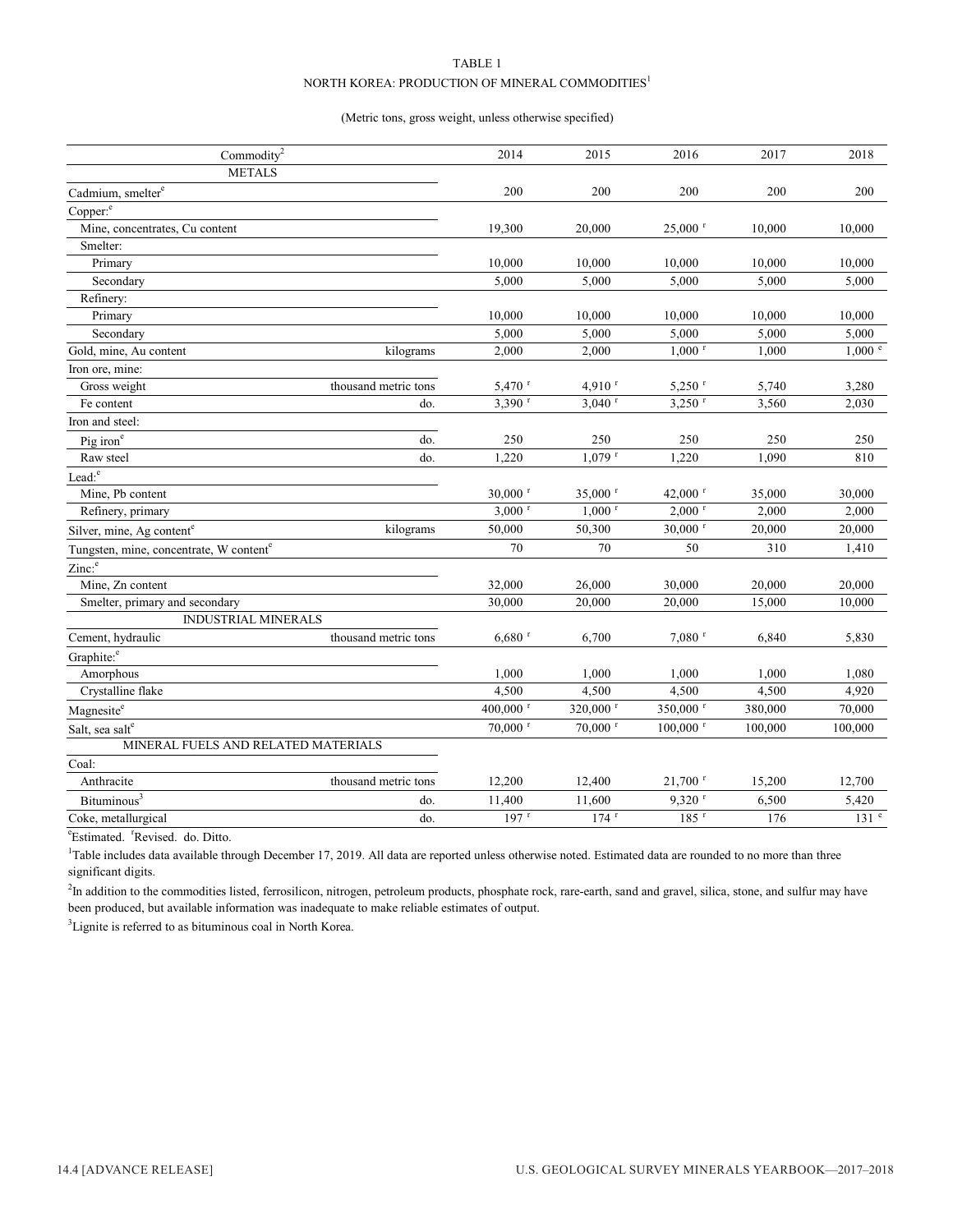#### TABLE 2 NORTH KOREA: STRUCTURE OF THE MINERAL INDUSTRY IN 2018

#### (Thousand metric tons unless otherwise specified)

|                          |           | Facilities, major operating companies,                      |                                               | Annual                |
|--------------------------|-----------|-------------------------------------------------------------|-----------------------------------------------|-----------------------|
| Commodity                |           | and major equity owners                                     | Location of main facilities                   | capacity <sup>e</sup> |
| Cement                   |           | Cheonnaeri Cement Factory                                   | Cheonnaeri County, Gangwon Province           | 1,000                 |
| Do.                      |           | <b>Gomusan Cement Factory</b>                               | Chongjin, North Hamgyong Province             | 2,000                 |
| Do.                      |           | Sangwon Cement Complex                                      | Sangwon County, Pyongyang                     | 2,000                 |
| Do.                      |           | Sunchon Cement Complex                                      | Sunchon, South Pyongan Province               | 3,000                 |
| Coal:                    |           |                                                             |                                               |                       |
| Anthracite               |           | Duckcheon Coal Mining Complex (Ministry of                  | Six major mines, Duckcheon,                   | 4,000                 |
|                          |           | Coal Industry)                                              | South Pyongan Province                        |                       |
| Do.                      |           | Gangdong Coal Mining Complex (Ministry of<br>Coal Industry) | Mines of Gangdong Youth, Pyongyang            | 3,000                 |
| Do.                      |           | Hamnam Coal Mining Complex (Ministry of                     | Mines of 12.16, Dungeon, and Gowon,           | 2,500                 |
|                          |           | Coal Industry)                                              | South Hamgyong Province                       |                       |
| Do.                      |           | Kujang Coal Mining Complex (Ministry of                     | Mines of Ryong-deung and                      | 2,000                 |
|                          |           | Coal Industry)                                              | Ryong-moon, North Pyongan Province            |                       |
| Do.                      |           | Sunchon Coal Mining Complex (Ministry of                    | Mines of 2.8 Jikdong Youth, Chunsung          | 4,500                 |
|                          |           | Coal Industry)                                              | Youth, Sinchang Youth, and                    |                       |
|                          |           |                                                             | Ryoung-dae, South Pyongan Province            |                       |
| Lignite                  |           | Anju Coal Mining Complex (Ministry of                       | Mines of Chungnam and Hwa-poong,              | 3,800                 |
|                          |           | Coal Industry)                                              | Chungnam, South Pyongan Province              |                       |
| Do.                      |           | Saebyol Coal Mining Complex (Ministry of Coal               | Mines of Gogunwon, Ryongbuk Youth,            | 3,700                 |
|                          |           | Industry) and Northern Coal Mine Enterprise                 | 6.13, and Suksung, North Hamgyong<br>Province |                       |
| Copper, mine, Cu content |           | Hye-Joong Mineral Industry                                  | Hyesan Youth Copper Mine,                     | 15                    |
|                          |           | (Wanxiang Industrial Group, 51%,                            | Ryanggang Province                            |                       |
|                          |           | and Hyesan Youth Copper Mine, 49%)                          |                                               |                       |
| Gold, mine, Au content   | kilograms | Kumgang Corp. (Ministry of Mining Industry)                 | Soncheon Mine, Soncheon County,               | 3,000                 |
|                          |           |                                                             | North Pyongan Province                        |                       |
| Do.                      | do.       | Ministry of Mining Industry                                 | Unsan Mine, Unsan County,                     | 2,600                 |
|                          |           |                                                             | North Pyongan Province                        |                       |
| Do.                      | do.       | do.                                                         | Sungheung Mine, Hoechang County,              | 2,000                 |
|                          |           |                                                             | North Pyongan Province                        |                       |
| Do.                      | do.       | do.                                                         | Daeyoudong Mine, Tongchang County,            | 1,000                 |
|                          |           |                                                             | North Pyongan Province                        |                       |
| Do.                      | do.       | Workers' Party Bureau 39                                    | Daebong Mine, Hyesan, Ryanggang               | 300                   |
|                          |           |                                                             | Province                                      |                       |
| Graphite:                |           |                                                             |                                               |                       |
| Amorphous                |           | Ministry of Metallurgical Industry                          | Wonri Mine, Gaecheon,                         | 1                     |
|                          |           |                                                             | South Pyongan Province                        |                       |
| Crystalline flake        |           | Kwangmyongsong General Corp.                                | Jeongchon Mine, Yon-an County,                | $\mathfrak{Z}$        |
|                          |           |                                                             | South Hwanghae Province                       |                       |
| Do.                      |           | Ministry of Metallurgical Industry                          | Heungsan Mine, Chungdan County,               | 2                     |
|                          |           |                                                             | South Hwanghae Province                       |                       |
| Iron ore:                |           |                                                             |                                               |                       |
| Concentrate              |           | do.                                                         | Dukhyun Mine, Uiju, North Pyongan             | 700                   |
|                          |           |                                                             | Province                                      |                       |
| Ore                      |           | do.                                                         | Musan Mining Complex,                         | 11,000                |
|                          |           |                                                             | North Hamgyong Province                       |                       |
| Do.                      |           | do.                                                         | Eun-ryul Mine, Eun-ryul County,               | 1,600                 |
|                          |           |                                                             |                                               |                       |
|                          |           |                                                             | South Hwanghae Province                       |                       |

See footnotes at end of table.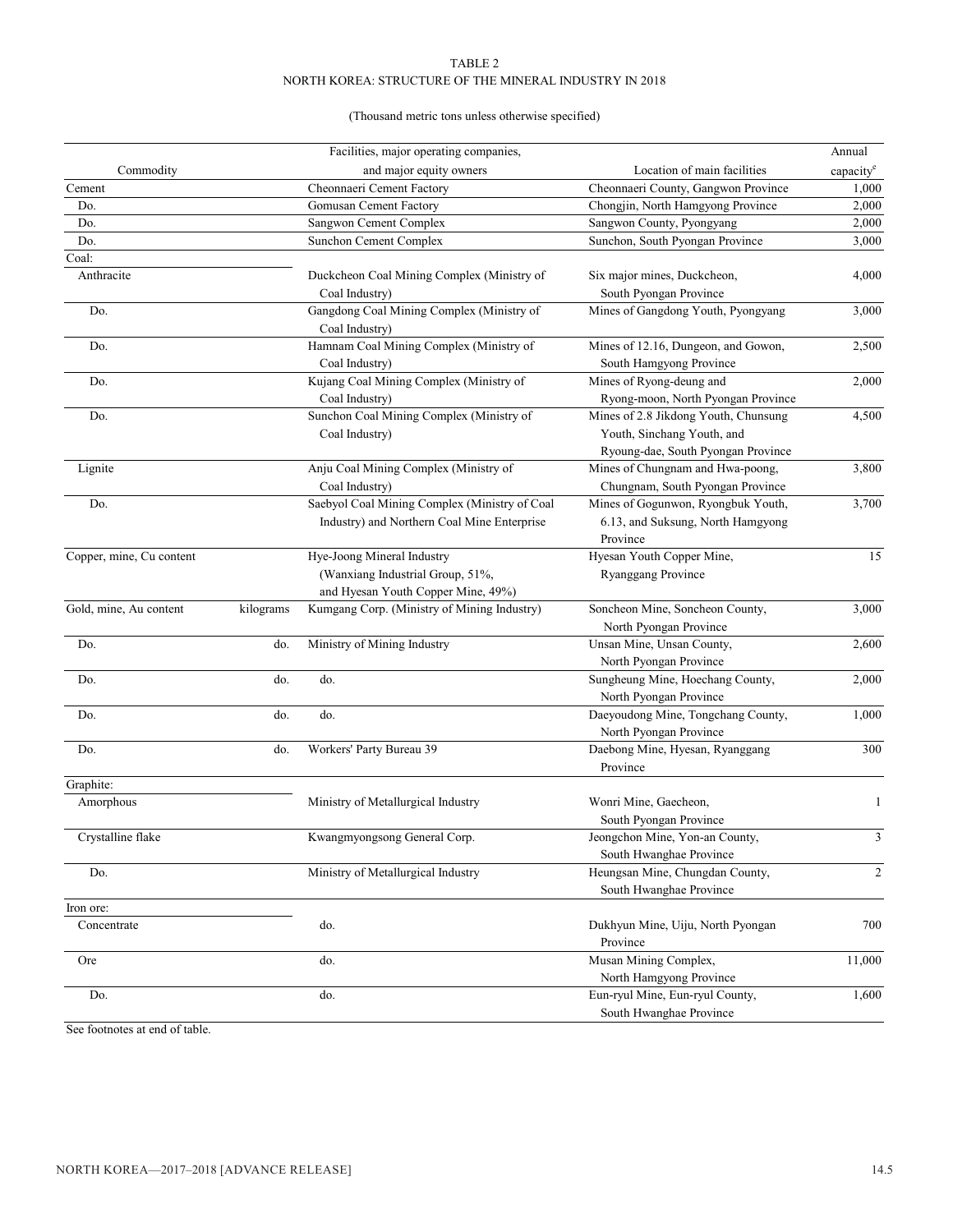#### TABLE 2—Continued NORTH KOREA: STRUCTURE OF THE MINERAL INDUSTRY IN 2018

#### (Thousand metric tons unless otherwise specified)

| and major equity owners<br>Location of main facilities<br>Commodity<br>capacity <sup>e</sup><br>Lead:<br>General Bureau of the Tancheon Area<br>32<br>Concentrate<br>Komduck Mine, Tancheon,<br>Mining Industry (Ministry of Mining Industry)<br>South Hamgyong Province<br>Eunpa Mine, Eunpa County,<br>$26\,$<br>Do.<br>Ministry of Mining Industry<br>North Hwanghae Province<br>$\,$ 8 $\,$<br>Do.<br>do.<br>Seongcheon Mine,<br>South Pyongan Province<br>Refined<br>Ministry of Metallurgical Industry<br>Moonpyong refinery, Mooncheon,<br>32<br>Gangwon Province<br>General Bureau of the Tancheon Area<br>Magnesia clinker<br>Sungjin Refractory plant, Kim Chaek,<br>300<br>Mining Industry (Ministry of Mining Industry)<br>North Hamgyong Province<br>Tancheon Magnesia plant, Tancheon,<br>Do.<br>do.<br>South Hamgyong Province<br>Magnesite:<br>300<br>Concentrate<br>do.<br>Ryongyang Mine, Tancheon,<br>South Hamgyong Province<br>Ssang-ryong Mine, Kim Chaek,<br>Do.<br>do.<br><b>NA</b><br>North Hamgyong Province<br>Chosun Seungli Trading Co.<br>Namgye Mine and Saeng-jang Mine,<br>NA<br>Do.<br>Ryanggang Province<br>(Ministry of Mining Industry)<br>General Bureau of the Tancheon Area<br>Daeheung Youth Hero Mine,<br>NA<br>Ore<br>Mining Industry (Ministry of Mining Industry)<br>Tancheon, South Hamgyong Province<br>Ministry of Mining Industry<br>Ssang-ryong Mine, Kim Chaek,<br>Phosphate rock<br>NA<br>North Hamgyong Province<br>Ministry of Chemical Industry<br>Guisung saltern, Oncheon County,<br>Salt, sea salt<br>South Pyongan Province<br>Do.<br>do.<br>$\rm NA$<br>Kwangryang-man saltern, Oncheon<br>County, South Pyongan Province<br>Do.<br>do.<br>Mamyang saltern, Sukcheon County,<br>South Pyongan Province<br>do.<br>Do.<br>Kwangmyongsong saltern, Kumya<br>NA<br>County, South Hamgyong Province<br>Ministry of Mining Industry<br>Silver, mine, Ag content<br>Sungheung Mine, Hoechang County<br>kilograms<br>North Pyongan Province<br>do.<br>Unsan Mine, Unsan County,<br>Do.<br>do.<br>6,300<br>North Pyongan Province<br>do.<br>1,400<br>Do.<br>do.<br>Daeyoudong Mine, Tongchang County,<br>North Pyongan Province<br>Steel, raw<br>Ministry of Metallurgical Industry<br>Kim Chaek Iron and Steel Complex,<br>Chongjin, North Hamgyong Province<br>Hwanghae Iron Works,<br>Do.<br>do.<br>Songrim, North Hwanghae Province<br>Chollima Steel Works (formerly<br>do.<br>Do.<br>Kangson Works), Namo District,<br>South Pyongan Province<br>Do.<br>September (formerly Dukhyun)<br>do.<br>Iron and Steel Complex, Uiju,<br>North Pyongan Province<br>Tungsten, concentrate, WO <sub>3</sub> content<br>Ministry of Mining Industry<br>Man-nyon Mine, Sinpyong County,<br>North Hwanghae Province |  | Facilities, major operating companies, | Annual |
|----------------------------------------------------------------------------------------------------------------------------------------------------------------------------------------------------------------------------------------------------------------------------------------------------------------------------------------------------------------------------------------------------------------------------------------------------------------------------------------------------------------------------------------------------------------------------------------------------------------------------------------------------------------------------------------------------------------------------------------------------------------------------------------------------------------------------------------------------------------------------------------------------------------------------------------------------------------------------------------------------------------------------------------------------------------------------------------------------------------------------------------------------------------------------------------------------------------------------------------------------------------------------------------------------------------------------------------------------------------------------------------------------------------------------------------------------------------------------------------------------------------------------------------------------------------------------------------------------------------------------------------------------------------------------------------------------------------------------------------------------------------------------------------------------------------------------------------------------------------------------------------------------------------------------------------------------------------------------------------------------------------------------------------------------------------------------------------------------------------------------------------------------------------------------------------------------------------------------------------------------------------------------------------------------------------------------------------------------------------------------------------------------------------------------------------------------------------------------------------------------------------------------------------------------------------------------------------------------------------------------------------------------------------------------------------------------------------------------------------------------------------|--|----------------------------------------|--------|
| 2,000                                                                                                                                                                                                                                                                                                                                                                                                                                                                                                                                                                                                                                                                                                                                                                                                                                                                                                                                                                                                                                                                                                                                                                                                                                                                                                                                                                                                                                                                                                                                                                                                                                                                                                                                                                                                                                                                                                                                                                                                                                                                                                                                                                                                                                                                                                                                                                                                                                                                                                                                                                                                                                                                                                                                                          |  |                                        |        |
|                                                                                                                                                                                                                                                                                                                                                                                                                                                                                                                                                                                                                                                                                                                                                                                                                                                                                                                                                                                                                                                                                                                                                                                                                                                                                                                                                                                                                                                                                                                                                                                                                                                                                                                                                                                                                                                                                                                                                                                                                                                                                                                                                                                                                                                                                                                                                                                                                                                                                                                                                                                                                                                                                                                                                                |  |                                        |        |
|                                                                                                                                                                                                                                                                                                                                                                                                                                                                                                                                                                                                                                                                                                                                                                                                                                                                                                                                                                                                                                                                                                                                                                                                                                                                                                                                                                                                                                                                                                                                                                                                                                                                                                                                                                                                                                                                                                                                                                                                                                                                                                                                                                                                                                                                                                                                                                                                                                                                                                                                                                                                                                                                                                                                                                |  |                                        |        |
|                                                                                                                                                                                                                                                                                                                                                                                                                                                                                                                                                                                                                                                                                                                                                                                                                                                                                                                                                                                                                                                                                                                                                                                                                                                                                                                                                                                                                                                                                                                                                                                                                                                                                                                                                                                                                                                                                                                                                                                                                                                                                                                                                                                                                                                                                                                                                                                                                                                                                                                                                                                                                                                                                                                                                                |  |                                        |        |
|                                                                                                                                                                                                                                                                                                                                                                                                                                                                                                                                                                                                                                                                                                                                                                                                                                                                                                                                                                                                                                                                                                                                                                                                                                                                                                                                                                                                                                                                                                                                                                                                                                                                                                                                                                                                                                                                                                                                                                                                                                                                                                                                                                                                                                                                                                                                                                                                                                                                                                                                                                                                                                                                                                                                                                |  |                                        |        |
|                                                                                                                                                                                                                                                                                                                                                                                                                                                                                                                                                                                                                                                                                                                                                                                                                                                                                                                                                                                                                                                                                                                                                                                                                                                                                                                                                                                                                                                                                                                                                                                                                                                                                                                                                                                                                                                                                                                                                                                                                                                                                                                                                                                                                                                                                                                                                                                                                                                                                                                                                                                                                                                                                                                                                                |  |                                        |        |
|                                                                                                                                                                                                                                                                                                                                                                                                                                                                                                                                                                                                                                                                                                                                                                                                                                                                                                                                                                                                                                                                                                                                                                                                                                                                                                                                                                                                                                                                                                                                                                                                                                                                                                                                                                                                                                                                                                                                                                                                                                                                                                                                                                                                                                                                                                                                                                                                                                                                                                                                                                                                                                                                                                                                                                |  |                                        |        |
|                                                                                                                                                                                                                                                                                                                                                                                                                                                                                                                                                                                                                                                                                                                                                                                                                                                                                                                                                                                                                                                                                                                                                                                                                                                                                                                                                                                                                                                                                                                                                                                                                                                                                                                                                                                                                                                                                                                                                                                                                                                                                                                                                                                                                                                                                                                                                                                                                                                                                                                                                                                                                                                                                                                                                                |  |                                        |        |
|                                                                                                                                                                                                                                                                                                                                                                                                                                                                                                                                                                                                                                                                                                                                                                                                                                                                                                                                                                                                                                                                                                                                                                                                                                                                                                                                                                                                                                                                                                                                                                                                                                                                                                                                                                                                                                                                                                                                                                                                                                                                                                                                                                                                                                                                                                                                                                                                                                                                                                                                                                                                                                                                                                                                                                |  |                                        |        |
|                                                                                                                                                                                                                                                                                                                                                                                                                                                                                                                                                                                                                                                                                                                                                                                                                                                                                                                                                                                                                                                                                                                                                                                                                                                                                                                                                                                                                                                                                                                                                                                                                                                                                                                                                                                                                                                                                                                                                                                                                                                                                                                                                                                                                                                                                                                                                                                                                                                                                                                                                                                                                                                                                                                                                                |  |                                        |        |
|                                                                                                                                                                                                                                                                                                                                                                                                                                                                                                                                                                                                                                                                                                                                                                                                                                                                                                                                                                                                                                                                                                                                                                                                                                                                                                                                                                                                                                                                                                                                                                                                                                                                                                                                                                                                                                                                                                                                                                                                                                                                                                                                                                                                                                                                                                                                                                                                                                                                                                                                                                                                                                                                                                                                                                |  |                                        |        |
|                                                                                                                                                                                                                                                                                                                                                                                                                                                                                                                                                                                                                                                                                                                                                                                                                                                                                                                                                                                                                                                                                                                                                                                                                                                                                                                                                                                                                                                                                                                                                                                                                                                                                                                                                                                                                                                                                                                                                                                                                                                                                                                                                                                                                                                                                                                                                                                                                                                                                                                                                                                                                                                                                                                                                                |  |                                        |        |
|                                                                                                                                                                                                                                                                                                                                                                                                                                                                                                                                                                                                                                                                                                                                                                                                                                                                                                                                                                                                                                                                                                                                                                                                                                                                                                                                                                                                                                                                                                                                                                                                                                                                                                                                                                                                                                                                                                                                                                                                                                                                                                                                                                                                                                                                                                                                                                                                                                                                                                                                                                                                                                                                                                                                                                |  |                                        |        |
|                                                                                                                                                                                                                                                                                                                                                                                                                                                                                                                                                                                                                                                                                                                                                                                                                                                                                                                                                                                                                                                                                                                                                                                                                                                                                                                                                                                                                                                                                                                                                                                                                                                                                                                                                                                                                                                                                                                                                                                                                                                                                                                                                                                                                                                                                                                                                                                                                                                                                                                                                                                                                                                                                                                                                                |  |                                        |        |
|                                                                                                                                                                                                                                                                                                                                                                                                                                                                                                                                                                                                                                                                                                                                                                                                                                                                                                                                                                                                                                                                                                                                                                                                                                                                                                                                                                                                                                                                                                                                                                                                                                                                                                                                                                                                                                                                                                                                                                                                                                                                                                                                                                                                                                                                                                                                                                                                                                                                                                                                                                                                                                                                                                                                                                |  |                                        |        |
|                                                                                                                                                                                                                                                                                                                                                                                                                                                                                                                                                                                                                                                                                                                                                                                                                                                                                                                                                                                                                                                                                                                                                                                                                                                                                                                                                                                                                                                                                                                                                                                                                                                                                                                                                                                                                                                                                                                                                                                                                                                                                                                                                                                                                                                                                                                                                                                                                                                                                                                                                                                                                                                                                                                                                                |  |                                        |        |
|                                                                                                                                                                                                                                                                                                                                                                                                                                                                                                                                                                                                                                                                                                                                                                                                                                                                                                                                                                                                                                                                                                                                                                                                                                                                                                                                                                                                                                                                                                                                                                                                                                                                                                                                                                                                                                                                                                                                                                                                                                                                                                                                                                                                                                                                                                                                                                                                                                                                                                                                                                                                                                                                                                                                                                |  |                                        |        |
|                                                                                                                                                                                                                                                                                                                                                                                                                                                                                                                                                                                                                                                                                                                                                                                                                                                                                                                                                                                                                                                                                                                                                                                                                                                                                                                                                                                                                                                                                                                                                                                                                                                                                                                                                                                                                                                                                                                                                                                                                                                                                                                                                                                                                                                                                                                                                                                                                                                                                                                                                                                                                                                                                                                                                                |  |                                        |        |
|                                                                                                                                                                                                                                                                                                                                                                                                                                                                                                                                                                                                                                                                                                                                                                                                                                                                                                                                                                                                                                                                                                                                                                                                                                                                                                                                                                                                                                                                                                                                                                                                                                                                                                                                                                                                                                                                                                                                                                                                                                                                                                                                                                                                                                                                                                                                                                                                                                                                                                                                                                                                                                                                                                                                                                |  |                                        |        |
|                                                                                                                                                                                                                                                                                                                                                                                                                                                                                                                                                                                                                                                                                                                                                                                                                                                                                                                                                                                                                                                                                                                                                                                                                                                                                                                                                                                                                                                                                                                                                                                                                                                                                                                                                                                                                                                                                                                                                                                                                                                                                                                                                                                                                                                                                                                                                                                                                                                                                                                                                                                                                                                                                                                                                                |  |                                        |        |
|                                                                                                                                                                                                                                                                                                                                                                                                                                                                                                                                                                                                                                                                                                                                                                                                                                                                                                                                                                                                                                                                                                                                                                                                                                                                                                                                                                                                                                                                                                                                                                                                                                                                                                                                                                                                                                                                                                                                                                                                                                                                                                                                                                                                                                                                                                                                                                                                                                                                                                                                                                                                                                                                                                                                                                |  |                                        |        |
|                                                                                                                                                                                                                                                                                                                                                                                                                                                                                                                                                                                                                                                                                                                                                                                                                                                                                                                                                                                                                                                                                                                                                                                                                                                                                                                                                                                                                                                                                                                                                                                                                                                                                                                                                                                                                                                                                                                                                                                                                                                                                                                                                                                                                                                                                                                                                                                                                                                                                                                                                                                                                                                                                                                                                                |  |                                        |        |
|                                                                                                                                                                                                                                                                                                                                                                                                                                                                                                                                                                                                                                                                                                                                                                                                                                                                                                                                                                                                                                                                                                                                                                                                                                                                                                                                                                                                                                                                                                                                                                                                                                                                                                                                                                                                                                                                                                                                                                                                                                                                                                                                                                                                                                                                                                                                                                                                                                                                                                                                                                                                                                                                                                                                                                |  |                                        |        |
|                                                                                                                                                                                                                                                                                                                                                                                                                                                                                                                                                                                                                                                                                                                                                                                                                                                                                                                                                                                                                                                                                                                                                                                                                                                                                                                                                                                                                                                                                                                                                                                                                                                                                                                                                                                                                                                                                                                                                                                                                                                                                                                                                                                                                                                                                                                                                                                                                                                                                                                                                                                                                                                                                                                                                                |  |                                        |        |
|                                                                                                                                                                                                                                                                                                                                                                                                                                                                                                                                                                                                                                                                                                                                                                                                                                                                                                                                                                                                                                                                                                                                                                                                                                                                                                                                                                                                                                                                                                                                                                                                                                                                                                                                                                                                                                                                                                                                                                                                                                                                                                                                                                                                                                                                                                                                                                                                                                                                                                                                                                                                                                                                                                                                                                |  |                                        |        |
| $\rm NA$<br>6,500<br>2,400<br>1,500<br>750<br>700<br>4                                                                                                                                                                                                                                                                                                                                                                                                                                                                                                                                                                                                                                                                                                                                                                                                                                                                                                                                                                                                                                                                                                                                                                                                                                                                                                                                                                                                                                                                                                                                                                                                                                                                                                                                                                                                                                                                                                                                                                                                                                                                                                                                                                                                                                                                                                                                                                                                                                                                                                                                                                                                                                                                                                         |  |                                        | 30     |
|                                                                                                                                                                                                                                                                                                                                                                                                                                                                                                                                                                                                                                                                                                                                                                                                                                                                                                                                                                                                                                                                                                                                                                                                                                                                                                                                                                                                                                                                                                                                                                                                                                                                                                                                                                                                                                                                                                                                                                                                                                                                                                                                                                                                                                                                                                                                                                                                                                                                                                                                                                                                                                                                                                                                                                |  |                                        |        |
|                                                                                                                                                                                                                                                                                                                                                                                                                                                                                                                                                                                                                                                                                                                                                                                                                                                                                                                                                                                                                                                                                                                                                                                                                                                                                                                                                                                                                                                                                                                                                                                                                                                                                                                                                                                                                                                                                                                                                                                                                                                                                                                                                                                                                                                                                                                                                                                                                                                                                                                                                                                                                                                                                                                                                                |  |                                        |        |
|                                                                                                                                                                                                                                                                                                                                                                                                                                                                                                                                                                                                                                                                                                                                                                                                                                                                                                                                                                                                                                                                                                                                                                                                                                                                                                                                                                                                                                                                                                                                                                                                                                                                                                                                                                                                                                                                                                                                                                                                                                                                                                                                                                                                                                                                                                                                                                                                                                                                                                                                                                                                                                                                                                                                                                |  |                                        |        |
|                                                                                                                                                                                                                                                                                                                                                                                                                                                                                                                                                                                                                                                                                                                                                                                                                                                                                                                                                                                                                                                                                                                                                                                                                                                                                                                                                                                                                                                                                                                                                                                                                                                                                                                                                                                                                                                                                                                                                                                                                                                                                                                                                                                                                                                                                                                                                                                                                                                                                                                                                                                                                                                                                                                                                                |  |                                        |        |
|                                                                                                                                                                                                                                                                                                                                                                                                                                                                                                                                                                                                                                                                                                                                                                                                                                                                                                                                                                                                                                                                                                                                                                                                                                                                                                                                                                                                                                                                                                                                                                                                                                                                                                                                                                                                                                                                                                                                                                                                                                                                                                                                                                                                                                                                                                                                                                                                                                                                                                                                                                                                                                                                                                                                                                |  |                                        |        |
|                                                                                                                                                                                                                                                                                                                                                                                                                                                                                                                                                                                                                                                                                                                                                                                                                                                                                                                                                                                                                                                                                                                                                                                                                                                                                                                                                                                                                                                                                                                                                                                                                                                                                                                                                                                                                                                                                                                                                                                                                                                                                                                                                                                                                                                                                                                                                                                                                                                                                                                                                                                                                                                                                                                                                                |  |                                        |        |
|                                                                                                                                                                                                                                                                                                                                                                                                                                                                                                                                                                                                                                                                                                                                                                                                                                                                                                                                                                                                                                                                                                                                                                                                                                                                                                                                                                                                                                                                                                                                                                                                                                                                                                                                                                                                                                                                                                                                                                                                                                                                                                                                                                                                                                                                                                                                                                                                                                                                                                                                                                                                                                                                                                                                                                |  |                                        |        |
|                                                                                                                                                                                                                                                                                                                                                                                                                                                                                                                                                                                                                                                                                                                                                                                                                                                                                                                                                                                                                                                                                                                                                                                                                                                                                                                                                                                                                                                                                                                                                                                                                                                                                                                                                                                                                                                                                                                                                                                                                                                                                                                                                                                                                                                                                                                                                                                                                                                                                                                                                                                                                                                                                                                                                                |  |                                        |        |
|                                                                                                                                                                                                                                                                                                                                                                                                                                                                                                                                                                                                                                                                                                                                                                                                                                                                                                                                                                                                                                                                                                                                                                                                                                                                                                                                                                                                                                                                                                                                                                                                                                                                                                                                                                                                                                                                                                                                                                                                                                                                                                                                                                                                                                                                                                                                                                                                                                                                                                                                                                                                                                                                                                                                                                |  |                                        |        |
|                                                                                                                                                                                                                                                                                                                                                                                                                                                                                                                                                                                                                                                                                                                                                                                                                                                                                                                                                                                                                                                                                                                                                                                                                                                                                                                                                                                                                                                                                                                                                                                                                                                                                                                                                                                                                                                                                                                                                                                                                                                                                                                                                                                                                                                                                                                                                                                                                                                                                                                                                                                                                                                                                                                                                                |  |                                        |        |
|                                                                                                                                                                                                                                                                                                                                                                                                                                                                                                                                                                                                                                                                                                                                                                                                                                                                                                                                                                                                                                                                                                                                                                                                                                                                                                                                                                                                                                                                                                                                                                                                                                                                                                                                                                                                                                                                                                                                                                                                                                                                                                                                                                                                                                                                                                                                                                                                                                                                                                                                                                                                                                                                                                                                                                |  |                                        |        |
|                                                                                                                                                                                                                                                                                                                                                                                                                                                                                                                                                                                                                                                                                                                                                                                                                                                                                                                                                                                                                                                                                                                                                                                                                                                                                                                                                                                                                                                                                                                                                                                                                                                                                                                                                                                                                                                                                                                                                                                                                                                                                                                                                                                                                                                                                                                                                                                                                                                                                                                                                                                                                                                                                                                                                                |  |                                        |        |
|                                                                                                                                                                                                                                                                                                                                                                                                                                                                                                                                                                                                                                                                                                                                                                                                                                                                                                                                                                                                                                                                                                                                                                                                                                                                                                                                                                                                                                                                                                                                                                                                                                                                                                                                                                                                                                                                                                                                                                                                                                                                                                                                                                                                                                                                                                                                                                                                                                                                                                                                                                                                                                                                                                                                                                |  |                                        |        |
|                                                                                                                                                                                                                                                                                                                                                                                                                                                                                                                                                                                                                                                                                                                                                                                                                                                                                                                                                                                                                                                                                                                                                                                                                                                                                                                                                                                                                                                                                                                                                                                                                                                                                                                                                                                                                                                                                                                                                                                                                                                                                                                                                                                                                                                                                                                                                                                                                                                                                                                                                                                                                                                                                                                                                                |  |                                        |        |
|                                                                                                                                                                                                                                                                                                                                                                                                                                                                                                                                                                                                                                                                                                                                                                                                                                                                                                                                                                                                                                                                                                                                                                                                                                                                                                                                                                                                                                                                                                                                                                                                                                                                                                                                                                                                                                                                                                                                                                                                                                                                                                                                                                                                                                                                                                                                                                                                                                                                                                                                                                                                                                                                                                                                                                |  |                                        |        |
|                                                                                                                                                                                                                                                                                                                                                                                                                                                                                                                                                                                                                                                                                                                                                                                                                                                                                                                                                                                                                                                                                                                                                                                                                                                                                                                                                                                                                                                                                                                                                                                                                                                                                                                                                                                                                                                                                                                                                                                                                                                                                                                                                                                                                                                                                                                                                                                                                                                                                                                                                                                                                                                                                                                                                                |  |                                        |        |
|                                                                                                                                                                                                                                                                                                                                                                                                                                                                                                                                                                                                                                                                                                                                                                                                                                                                                                                                                                                                                                                                                                                                                                                                                                                                                                                                                                                                                                                                                                                                                                                                                                                                                                                                                                                                                                                                                                                                                                                                                                                                                                                                                                                                                                                                                                                                                                                                                                                                                                                                                                                                                                                                                                                                                                |  |                                        |        |
|                                                                                                                                                                                                                                                                                                                                                                                                                                                                                                                                                                                                                                                                                                                                                                                                                                                                                                                                                                                                                                                                                                                                                                                                                                                                                                                                                                                                                                                                                                                                                                                                                                                                                                                                                                                                                                                                                                                                                                                                                                                                                                                                                                                                                                                                                                                                                                                                                                                                                                                                                                                                                                                                                                                                                                |  |                                        |        |
|                                                                                                                                                                                                                                                                                                                                                                                                                                                                                                                                                                                                                                                                                                                                                                                                                                                                                                                                                                                                                                                                                                                                                                                                                                                                                                                                                                                                                                                                                                                                                                                                                                                                                                                                                                                                                                                                                                                                                                                                                                                                                                                                                                                                                                                                                                                                                                                                                                                                                                                                                                                                                                                                                                                                                                |  |                                        |        |
|                                                                                                                                                                                                                                                                                                                                                                                                                                                                                                                                                                                                                                                                                                                                                                                                                                                                                                                                                                                                                                                                                                                                                                                                                                                                                                                                                                                                                                                                                                                                                                                                                                                                                                                                                                                                                                                                                                                                                                                                                                                                                                                                                                                                                                                                                                                                                                                                                                                                                                                                                                                                                                                                                                                                                                |  |                                        |        |
|                                                                                                                                                                                                                                                                                                                                                                                                                                                                                                                                                                                                                                                                                                                                                                                                                                                                                                                                                                                                                                                                                                                                                                                                                                                                                                                                                                                                                                                                                                                                                                                                                                                                                                                                                                                                                                                                                                                                                                                                                                                                                                                                                                                                                                                                                                                                                                                                                                                                                                                                                                                                                                                                                                                                                                |  |                                        |        |
|                                                                                                                                                                                                                                                                                                                                                                                                                                                                                                                                                                                                                                                                                                                                                                                                                                                                                                                                                                                                                                                                                                                                                                                                                                                                                                                                                                                                                                                                                                                                                                                                                                                                                                                                                                                                                                                                                                                                                                                                                                                                                                                                                                                                                                                                                                                                                                                                                                                                                                                                                                                                                                                                                                                                                                |  |                                        |        |
|                                                                                                                                                                                                                                                                                                                                                                                                                                                                                                                                                                                                                                                                                                                                                                                                                                                                                                                                                                                                                                                                                                                                                                                                                                                                                                                                                                                                                                                                                                                                                                                                                                                                                                                                                                                                                                                                                                                                                                                                                                                                                                                                                                                                                                                                                                                                                                                                                                                                                                                                                                                                                                                                                                                                                                |  |                                        |        |
|                                                                                                                                                                                                                                                                                                                                                                                                                                                                                                                                                                                                                                                                                                                                                                                                                                                                                                                                                                                                                                                                                                                                                                                                                                                                                                                                                                                                                                                                                                                                                                                                                                                                                                                                                                                                                                                                                                                                                                                                                                                                                                                                                                                                                                                                                                                                                                                                                                                                                                                                                                                                                                                                                                                                                                |  |                                        |        |
|                                                                                                                                                                                                                                                                                                                                                                                                                                                                                                                                                                                                                                                                                                                                                                                                                                                                                                                                                                                                                                                                                                                                                                                                                                                                                                                                                                                                                                                                                                                                                                                                                                                                                                                                                                                                                                                                                                                                                                                                                                                                                                                                                                                                                                                                                                                                                                                                                                                                                                                                                                                                                                                                                                                                                                |  |                                        |        |

See footnotes at end of table.